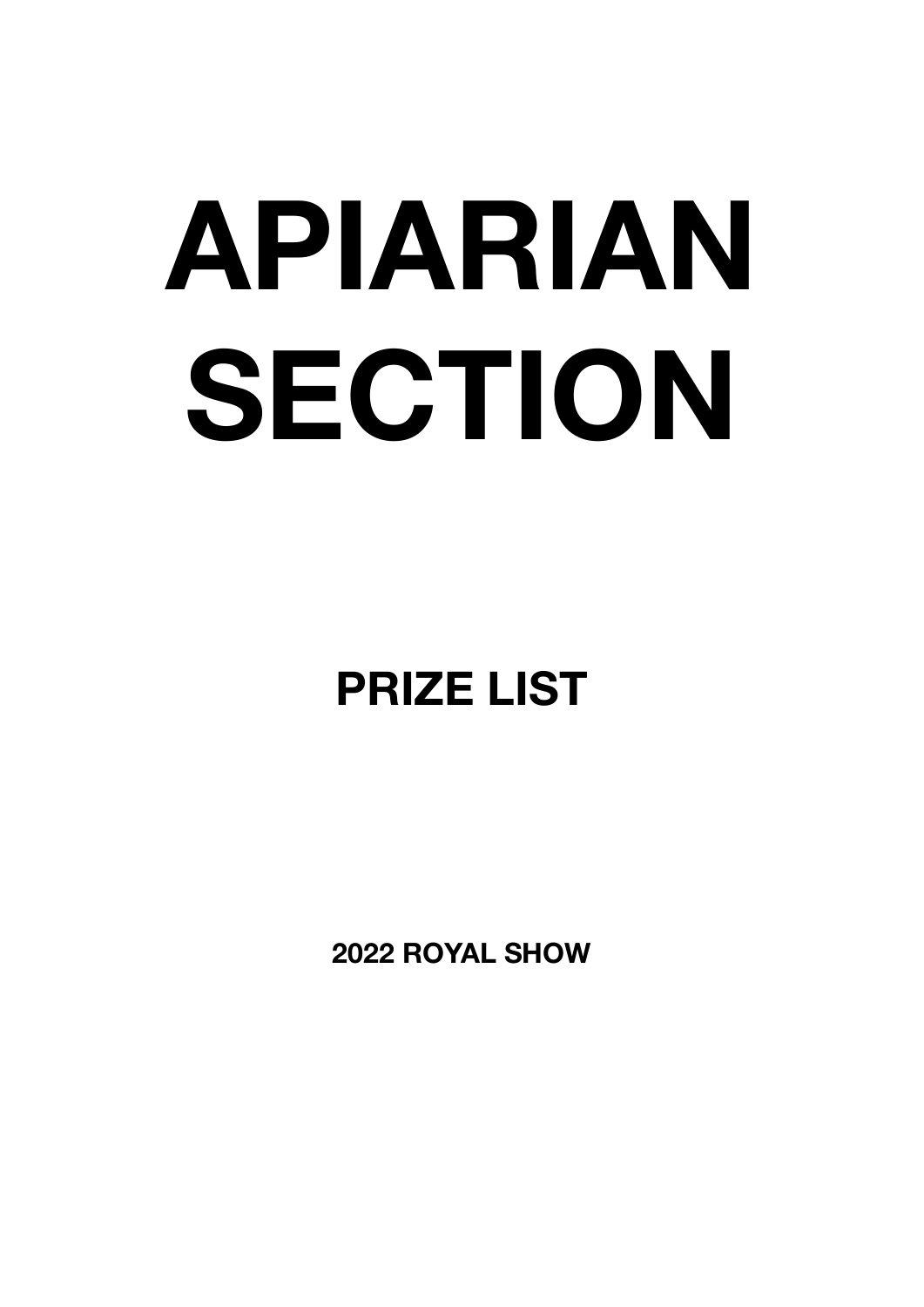# **APIARIAN SECTION**

COMMITTEE 2022 CHAIRMAN: ROLAND MOORE

**JUDGE: KIM McCALL** CHIEF STEWARD: LINNEA COOPER

# **PROGRAMME**

#### **CLOSING DATE OF ENTRIES:**

All Classes Monday 23 May 17h00

#### **DELIVERY**

| In person to Honey Hall | Tuesday 24 May 09h00 - 16h00 |
|-------------------------|------------------------------|
| Per Courier             | Monday 23 May 16h00          |

#### **Courier entries must be addressed as follows:**

Honey Hall Royal Showgrounds 1 Howick Road Pietermaritzburg

#### **PLEASE NOTE DELIVERIES TO BE MADE DURING BUSINESS HOURS**

Exhibitors are asked to ensure that courier entries reach their destination NO LATER THAN 16H00 on Monday 23 May 2022.

Also please complete disposal instructions on the Apiarian Section entry form

| <b>JUDGING</b>               | All Classes  | Wednesday 25 May 09h00      |
|------------------------------|--------------|-----------------------------|
| <b>PRIZE GIVING FUNCTION</b> | Honey Hall   | Friday 27 May 18h30         |
| <b>REMOVAL</b>               | All exhibits | Monday 6 June 09h00 - 12h00 |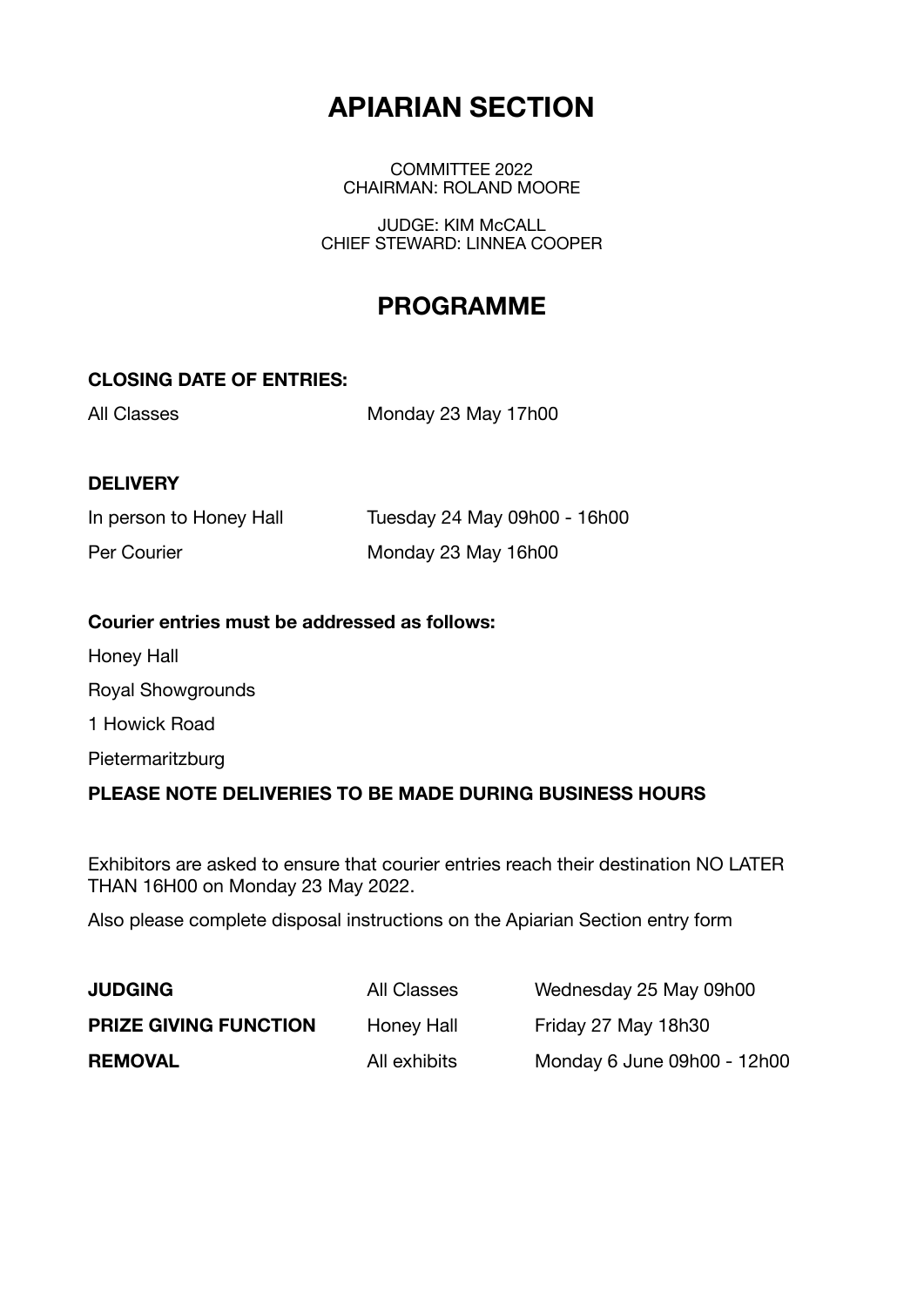

**HONEY CLASSES** 



**ENTRY FEE: R25 per entry per class**

#### **OPEN CLASSES FOR HONEY IN GLASS OR PLASTIC BOTTLES**

- 1. LIQUID HONEY, LIGHT, ANY SOURCE, 6 X 500G BOTTLES
- 2. LIQUID HONEY, MEDIUM, ANY SOURCE, 6 X 500G BOTTLES
- 3. LIQUID HONEY, DARK, ANY SOURCE, 6 X 500G BOTTLES
- 4. SELECT HONEY
	- 4.1 LIQUID HONEY, SALIGNA LIGHT, 6 X 500G BOTTLES
	- 4.2 LIQUID HONEY, SALIGNA DARK, 6 X 500G BOTTLES
	- 4.3 LIQUID HONEY, CITRUS, 6 X 500G BOTTLES
	- 4.4 LIQUID HONEY, AVOCADO, 6 X 500G BOTTLES
	- 4.5 LIQUID HONEY, MACADAMIA, 6 X 500G BOTTLES
- 7. GRANULATED HONEY, ANY SOURCE, 6 X 500G BOTTLES
- 8. CREAMED HONEY, ANY SOURCE, 6 X 500G BOTTLES

#### **LABEL AND PACKAGING CLASSES**

- 9. LABEL & PACKAGING, HONEY, 1 LABELLED BOTTLE, FULL & 1 LABELLED BOTTLE, EMPTY
- 10. LABEL & PACKAGING, CUT COMB, 1 LABELLED PUNNET, FULL & 1 LABELLED PUNNET, EMPTY

#### **CLASSES FOR MEAD**

(See Section Regulations 16 for Mead)

Screw cap or cork closures may be used and they must be finished with a plastic or metal shrink-wrap close as described in the regulations.

12.1 TRADITIONAL MEAD, DRY, 2 X 500-750ML CLEAR BOTTLES

12.2 TRADITIONAL MEAD, SEMI-SWEET, 2 X 500-750ML CLEAR BOTTLES

12.3 TRADITIONAL MEAD, SWEET, 2 X 500-750ML CLEAR BOTTLES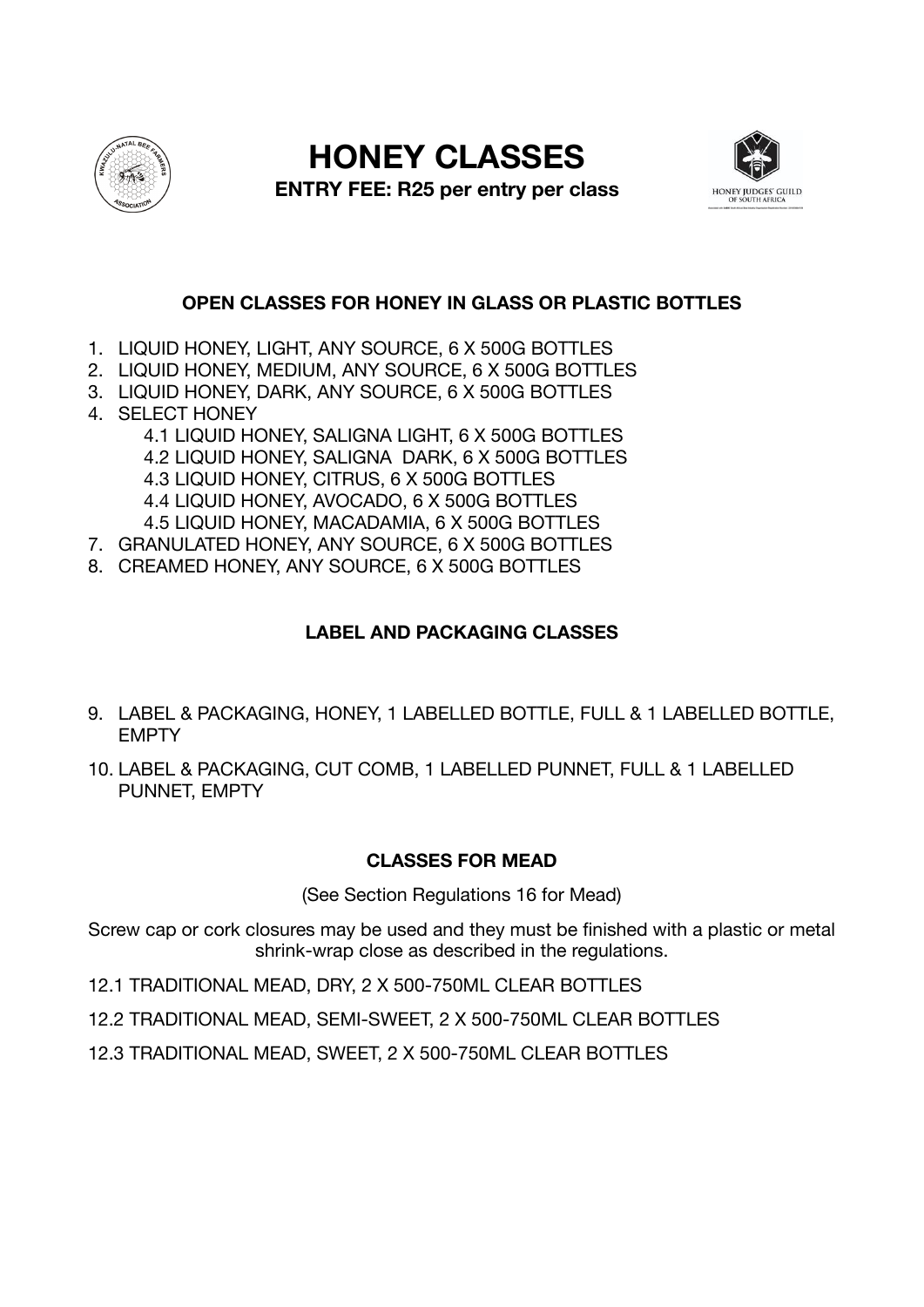#### **OPEN CLASSES FOR COMB HONEY**

- 13. COMB HONEY, 1 SHALLOW EXTRACTING FRAME (see section regulations 10)
- 14. CUT COMB HONEY, 3 CAKES, approx. 7cmx10cm, presented in clear plastic, both sides of the comb to be visible
- 15. CHUNK HONEY, 6 GLASS OR PLASTIC BOTTLES, strips of cut comb honey immersed in liquid honey, at least 25% shall consist of comb honey. Natural comb is preferred to that built on foundation.

#### **NOVICE CLASS FOR HONEY IN GLASS OR PLASTIC BOTTLES**

(A Novice is a person who has never won a first prize or a Cup in the Honey Section at any Major Show in South Africa)

16. LIQUID HONEY, ANY SOURCE, 3 X 500G BOTTLES

#### **CLASSES FOR BEESWAX**

- 17. BEESWAX BLOCK, NOT LESS THAN 1.2 KG, MIN. THICKNESS 50MM
- 18. NOVEL BEESWAX, EXHIBIT, MOULDED OR OTHERWISE ( On maximum space of 0.5mx0.5m). To be judged on originality.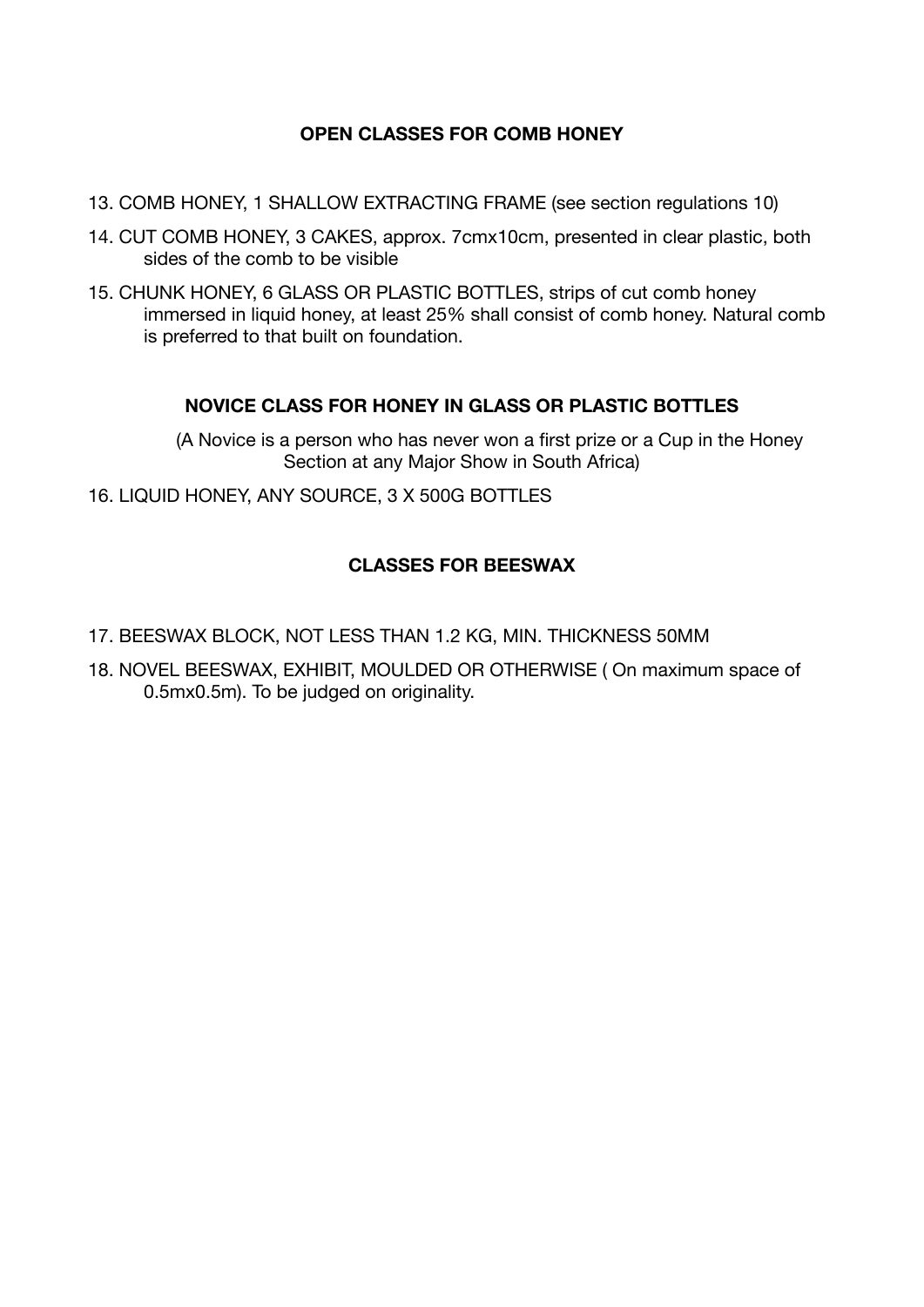#### **CLASSES FOR COMMERCIAL BOTTLERS**

Exhibitors entering the Commercial Bottlers classes are encouraged to also enter in the Honey Classes.

The honey entered in these two classes need not necessarily be the product of the exhibitors own apiaries.

#### **COMMERCIAL PACK CLASS**

19. COMMERCIAL PACK OF 24 X 500G UNLABELLED GLASS OR PLASTIC BOTTLES, CONTAINING CLEAR HONEY FROM ONE SOURCE. 24 labels for the bottles to be supplied by the exhibitor in a separate envelope with each entry. Judging criteria as per the national standards for liquid honey.

#### **BEST PRESENTED HONEY PACK**

- 20. THE BEST PRESENTED HONEY PACK FOR LIQUID, CREAMED, GRANULATED OR CHUNK HONEY (products can be heated or unheated at exhibitor's discretion)
	- (a) The exhibit must consist of a display of 24 labelled containers of any one or combination of shapes. The types of honey may be mixed in the display.
	- (b) No frills, paper lace or other decorations are allowed unless they form an integral part of the final product as purchased by the end user.
	- (c) Flat cardboard of any plain colour may be used as horizontal dividers to obtain a stable stack of bottles.
	- (d) The entry must be an existing product and label, which has been marketed by the exhibitor prior to the Royal Show.
	- (e) The entry will be judged on diversity and overall shelf-appeal, with emphasis on a visual appraisal of contents for eye appeal and label design. The content of the predominant honey, in each exhibit, will be judged according to the standard marking for that type of honey.

(Due to space limitations a maximum of 12 entries will be accepted in this class)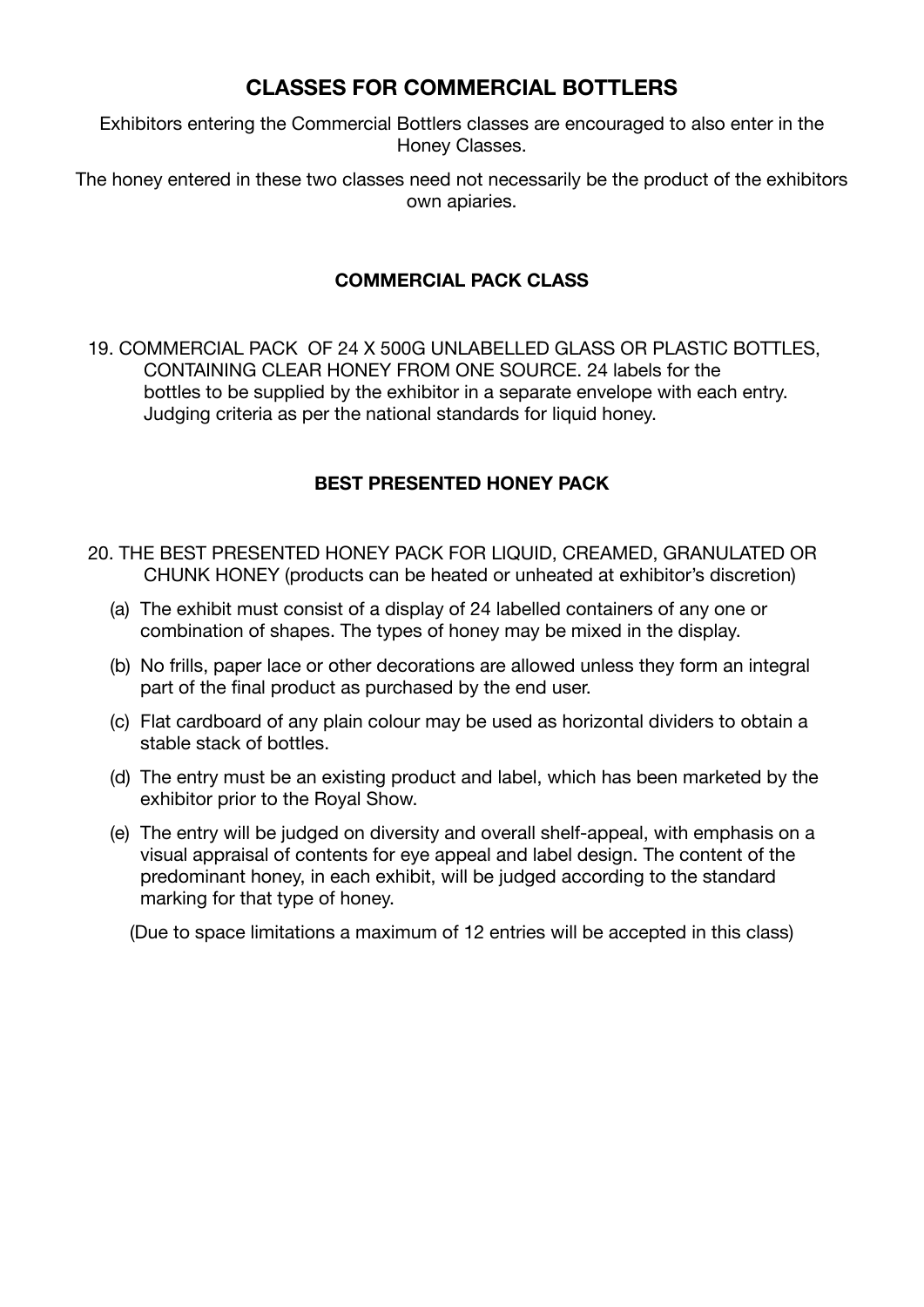# CLASS 20 - BEST PRESENTED HONEY PACK<br>(GUIDELINES FOR JUDGING)

| <b>Standard</b>             | Guideline                                                                                                                                                                                                                                                                                                                                                                                                                                                                                                            | <b>Total points</b>   |
|-----------------------------|----------------------------------------------------------------------------------------------------------------------------------------------------------------------------------------------------------------------------------------------------------------------------------------------------------------------------------------------------------------------------------------------------------------------------------------------------------------------------------------------------------------------|-----------------------|
| Predominant<br>honey        | Select the most common honey/packaging and judge<br>as per national standard i.e either liquid, granulated or<br>creamed. In the event of an equal number of bottles -<br>select the liquid honey and judge accordingly                                                                                                                                                                                                                                                                                              | 100                   |
| <b>Diversity</b>            | This is judged on the number of different types of honey<br>/packaging on display.<br>1 type/packaging $=$ 5 basic points.<br>Maximum points could be achieved with the following<br>combination:<br>Liquid in both bottle & squeeze<br>Creamed, granulated and chunk honey<br>e.g 5 combinations $x5 = 25$ pts                                                                                                                                                                                                      | 25                    |
| Shelf appeal                | This is judged on the layout and stacking of the<br>bottles together with the style and appearance of the<br>labeling. Suggested points allocation could be as<br>follows; Stacking - max 10 points<br>e.g. flat rows on same level 2-5<br>stacked in many layers and symmetrical layout<br>with shaped cardboard separators 5-10.<br>Style and appearance of the labels - max 15 points.<br>Viewed from a distance of 2 mtr look for impact, style,<br>use of colour, clarity of lettering, background clutter etc. | 25                    |
| Label regulatory<br>content |                                                                                                                                                                                                                                                                                                                                                                                                                                                                                                                      |                       |
| Producers name              | Producers name                                                                                                                                                                                                                                                                                                                                                                                                                                                                                                       | 5                     |
| Product name                | The word honey in letters of at least 4mm high                                                                                                                                                                                                                                                                                                                                                                                                                                                                       | 5                     |
| <b>Type of honey</b>        | Kind of honey (creamed, raw or chunk) and<br>floral source i.e citrus, gum, litchi etc.                                                                                                                                                                                                                                                                                                                                                                                                                              | 5                     |
| Grade of honey              | Either choice or industrial.<br>Note: from the judging of the predominant honey, if the<br>honey is not considered choice grade then penalise in<br>points (note raw cannot display a grade -5 pts)                                                                                                                                                                                                                                                                                                                  | 10                    |
| Mass                        | The mass in grams must be displayed in a prominent<br>position on the label with distinctive lettering of at<br>least 5mm                                                                                                                                                                                                                                                                                                                                                                                            | 10                    |
| Name and address            | The name and physical address must be displayed<br>prominently.                                                                                                                                                                                                                                                                                                                                                                                                                                                      | 10                    |
| Origin                      | The country of origin i.e. product of South Africa                                                                                                                                                                                                                                                                                                                                                                                                                                                                   | 5                     |
| Illegal words               | Act 119 - 9.4 states that apart from the above<br>requirements "no other name, mark, description,<br>advertisement, or claim as to the qualitative properties<br>or otherwise of honey shall appear on the container of<br>honey etc. etc"                                                                                                                                                                                                                                                                           | Subtract<br>10 points |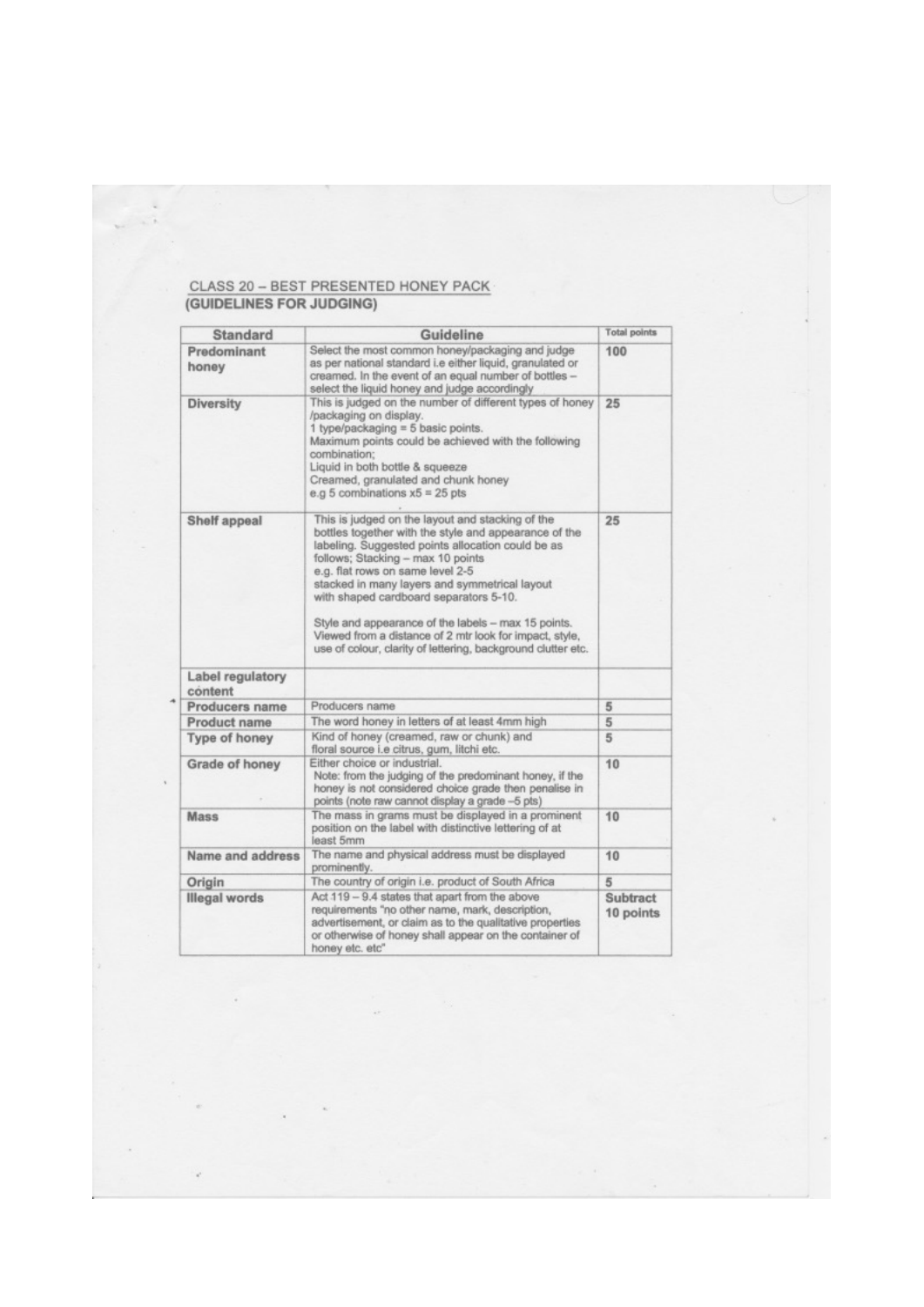# **SECTION REGULATIONS**

- 1. All entry fees are inclusive of V.A.T.
- 2. All exhibitors must insert their V.A.T Registration Number in the space provided on their entry form.
- 3. The Apiarian Section exhibits will be staged in the Honey Hall in Block E.
- 4. All entries must be the bona fide products of exhibitors, the only exception being Classes 19 and 20.
- 5. Exhibitors may enter more than one exhibit in each class but may receive only one award in each class.
- 6. Only standard plain 500g round utility glass or plastic honey jars to be used for all exhibits bottled honey in Classes 1 to 8, 15 and 16.
- 7. Only standard metal or plastic closures may be used for all exhibits of bottled honey. Only yellow/orange or gilt/gold closures are permitted.
- 8. All bottles to be filled to the lowest edge of the lowest ring. This applies to all bottles, PVC, PET and glass. (See diagram below)
- 9. Granulation in the liquid honey will not be penalised unless it is visible to the naked eye.
- 10. All Framed Honey Exhibits must be protected by glass, cling wrap or clear plastic by the exhibitor, but the use of paper, lacer other decoration will disqualify. Dirt or propolis on frames will be considered a defect. **The Chief Steward has the right to refuse any entry which is not appropriately protected.**
- 11. The Exhibitor's name and address, also the class for which the item is intended must be fixed on the inside of all cases.
- 12. No labels showing names or addresses of exhibitors may appear on exhibits until after judging. The exceptions to this are Classes 9, 10 and 20.
- 13. Exhibitors may provide the Stewards with their commercial labels on the basis of 1 label per entry at delivery of the exhibits. After judging the Stewards will attach a label to each entry that receives a prize.
- 14. Only officiating Stewards may be present during the judging.
- 15. No exhibit may be removed without the signature of the Chief Steward.
- 16. Traditional mead may only be made with honey, water, yeast and nutrient. An "All Hive" mead with no flavourings may also be entered. Lemon juice or tartaric acid for balancing may be added. Dry mead seal have a residual sugar level below 6g/l and be closed with a cream shrink wrap capsule. Semi- sweet mead has a residual sugar between 7g/l and 15g/l and be closed with a res shrink-wrap capsule. Sweet mead shall have a residual sugar greater than 12g/l and be closed with a gold shrink wrap capsule.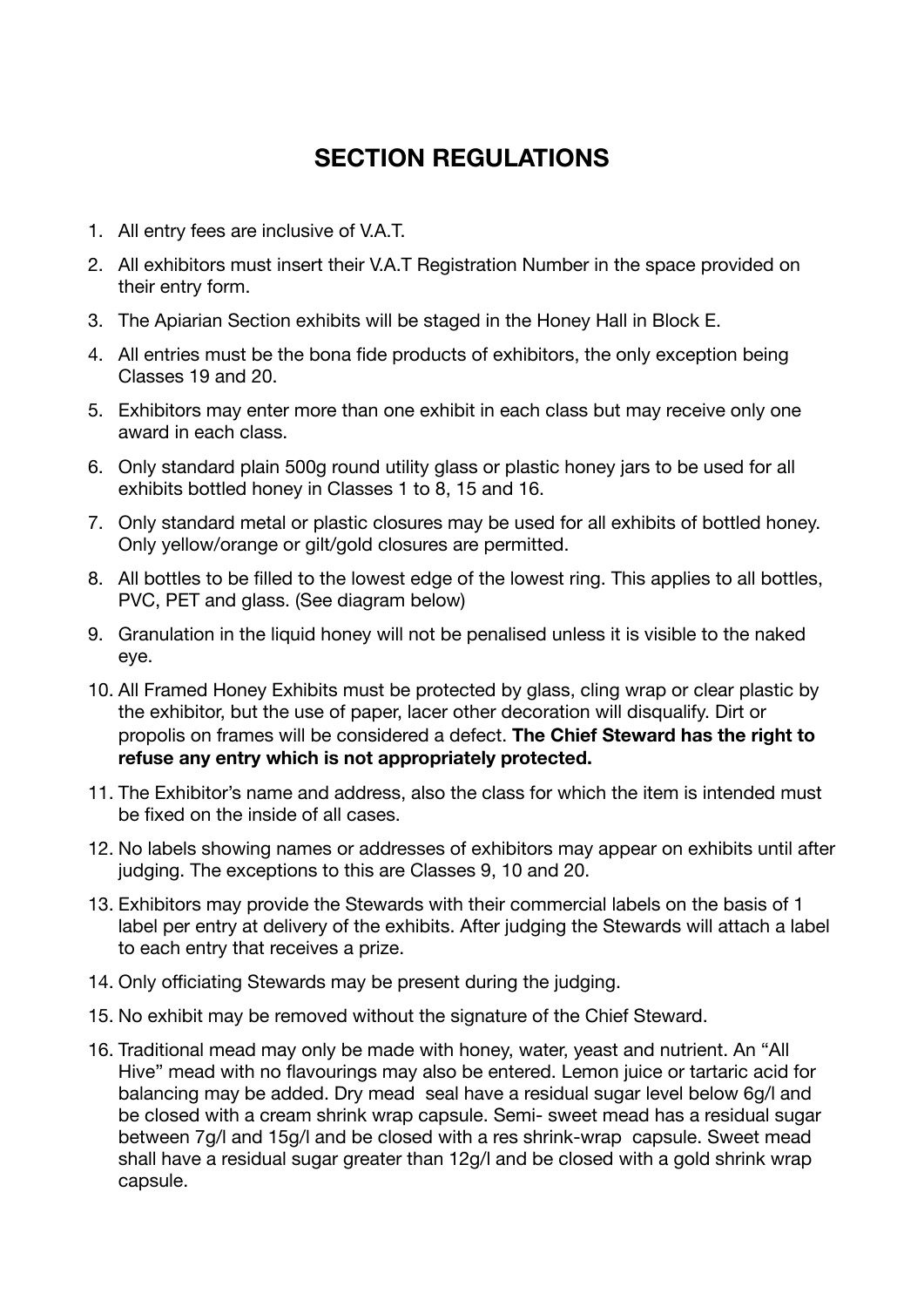

Max

35

 $15$ 

25

25

100

Max

15

15

35

25

 $10$ 

100

Max

 $10$ 

15

30

25

 $20$ 

100

#### **METHOD OF SCORING Light, Medium and Dark Honey** Wax (Liquid) Max  $10$ Aroma<br>Texture and clear grain... 15 Flavour ................................ 35 General condition and 20 General condition and cleanliness ................... cleanliness ................... 20 100 ۰. **Cut Comb and Chunk Honey Naturally Granulated Honey** Max 20 20 Flavour............................... 25 Flavour................................ 15 Fine Uniform Granules .... General Condition and General Condition and cleanliness .....................  $20$ cleanliness ..................... 100 **Extracting Frames Creamed Honey** Max  $10$ Flavour.................................. 25 Evenness of capping......... 15 Suitability for uncapping. 15 Texture ............................... Density<br>General condition and General condition and 20 cleanliness ....................... cleanliness ...................... 15 100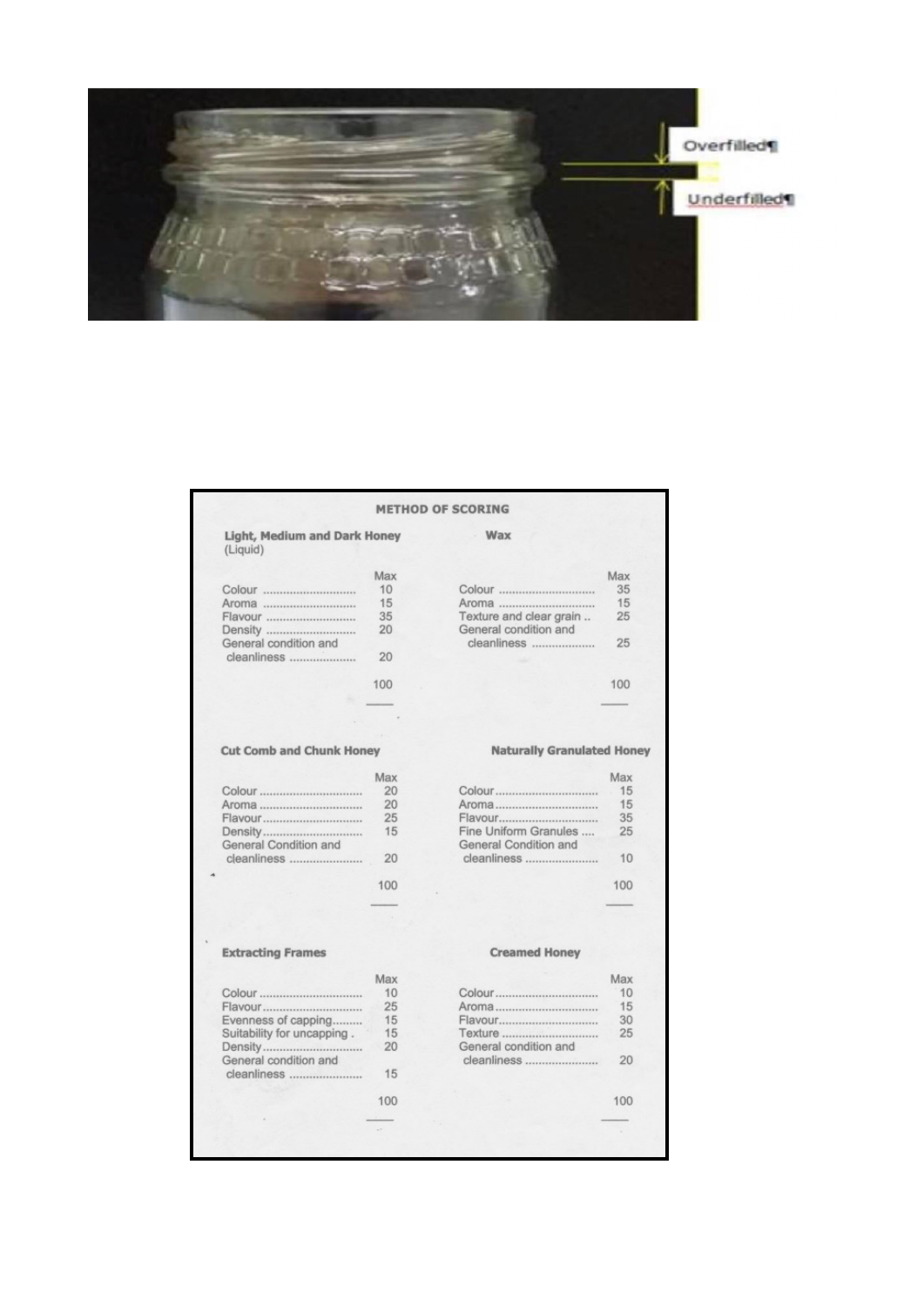# **TROPHIES**

#### **CHAMPION JAR**

1. The NJ Kearsley Cup

The single jar in the Liquid Honey Section (Classes 1 - 4) which has been awarded the highest score by the judge to a KZN registered beekeeper.

2 .The Ron Botha National Trophy

The single jar in the Liquid Honey Section (Classes 1 - 4) which has been awarded the highest score by the judge to a beekeeper from anywhere in South Africa.

#### **NOVICES**

3. The Novice Floating Trophy, presented by Mr R. Leveridge for the novice exhibitor gaining most points in Classes 1 to 16. A Novice is a person who has never won a first prize or a cup in the Honey Section at any Major Show in South Africa. For the purpose of awarding points awarding points in this class the judge's points awarded will be used.

#### **TROPHIES FOR MOST POINTS**

- 4. The CS Hayter Memorial Cup presented by the Beekeepers all over the Republic as perpetual floating trophy for the most points in Classes 1 - 16
- 5. The Merrick Cup re-presented by the late CS Hayter, as a floating trophy for the most points in Classes 1 - 18
- 6. The Basil Tucker Memorial Floating Trophy presented by Mrs Betty Tucker for the KZN Beekeeper, who is a member of the KZN Beefarmers Association, scoring the most points in Classes 1 - 18
- 7. The Papadopolos Trophy presented by KZN Beefarmers Association
- 8. The Resden Floating Trophy presented by Resden Honey Farms, for the most points in the Comb Honey Classes 13 - 15, exhibited by a KZN beekeeper who is a member of KZN Beefarmers Association.
- 9. The Dalgen Floating Trophy presented for the most points in the Commercial classes 19 - 20

#### **MOST POINTS**

Most points will be scored by the highest placed three exhibitors in the individual classes with 6 point for 1st place, 4 points for 2nd place and 2 points for 3rd place, irrespective of the number of entries entered in a class.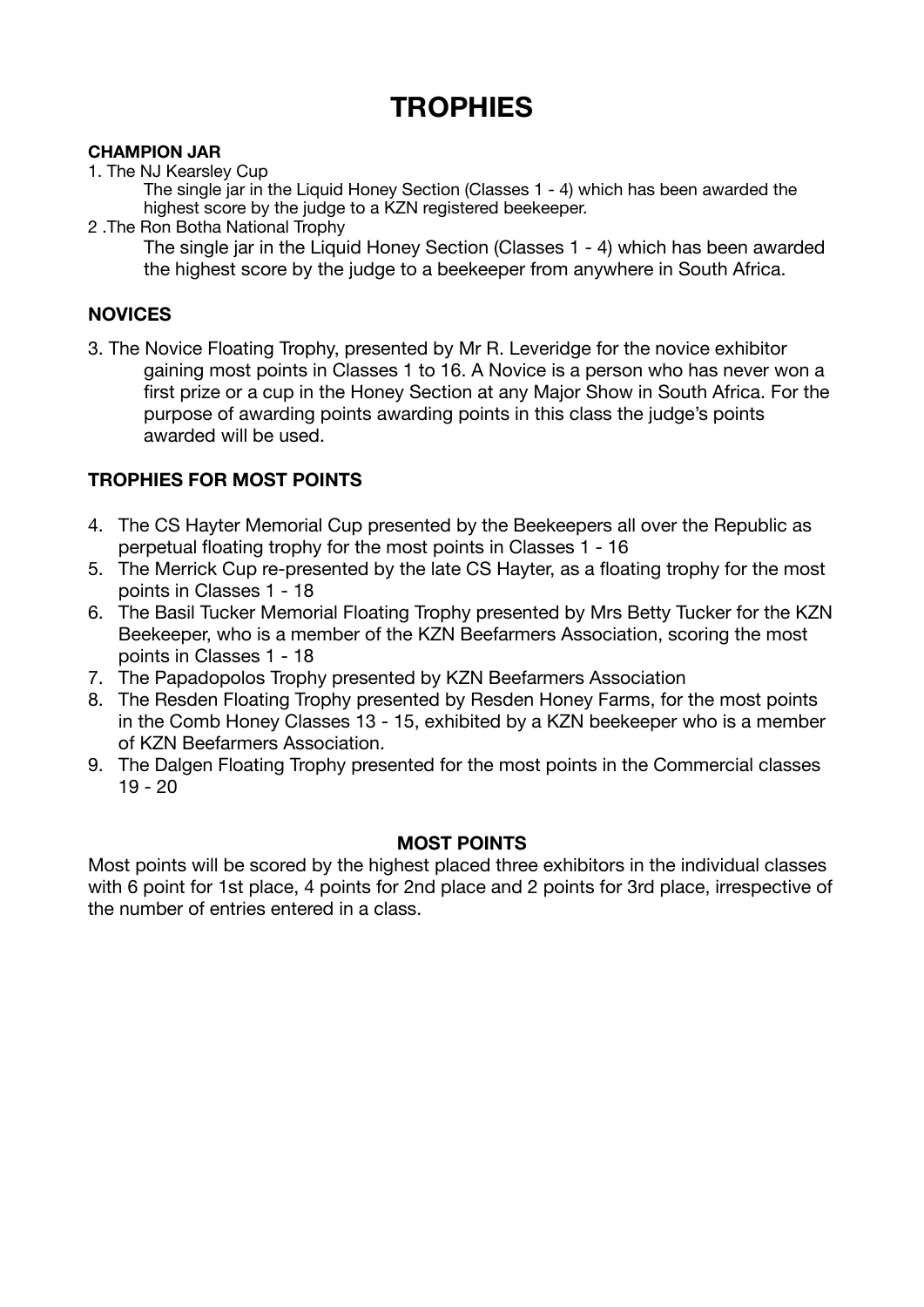### **Place Awards**

The exhibits must attain the following standards of excellence in order to be awarded a place:

| <b>HONEY &amp; WAX CLASSES:</b> | <b>FIRST PLACE</b>  | 95 points or more |
|---------------------------------|---------------------|-------------------|
|                                 | <b>SECOND PLACE</b> | 90 points or more |
|                                 | <b>THIRD PLACE</b>  | 85 points or more |
|                                 |                     |                   |
| <b>MEAD CLASSES:</b>            | <b>FIRST PLACE</b>  | 95 points or more |
|                                 | <b>SECOND PLACE</b> | 90 points or more |
|                                 | <b>THIRD PLACE</b>  | 85 points or more |
|                                 |                     |                   |
| <b>LABEL CLASSES:</b>           | <b>FIRST PLACE</b>  | 95 points or more |
|                                 | <b>SECOND PLACE</b> | 90 points or more |
|                                 | <b>THIRD PLACE</b>  | 85 points or more |
|                                 |                     |                   |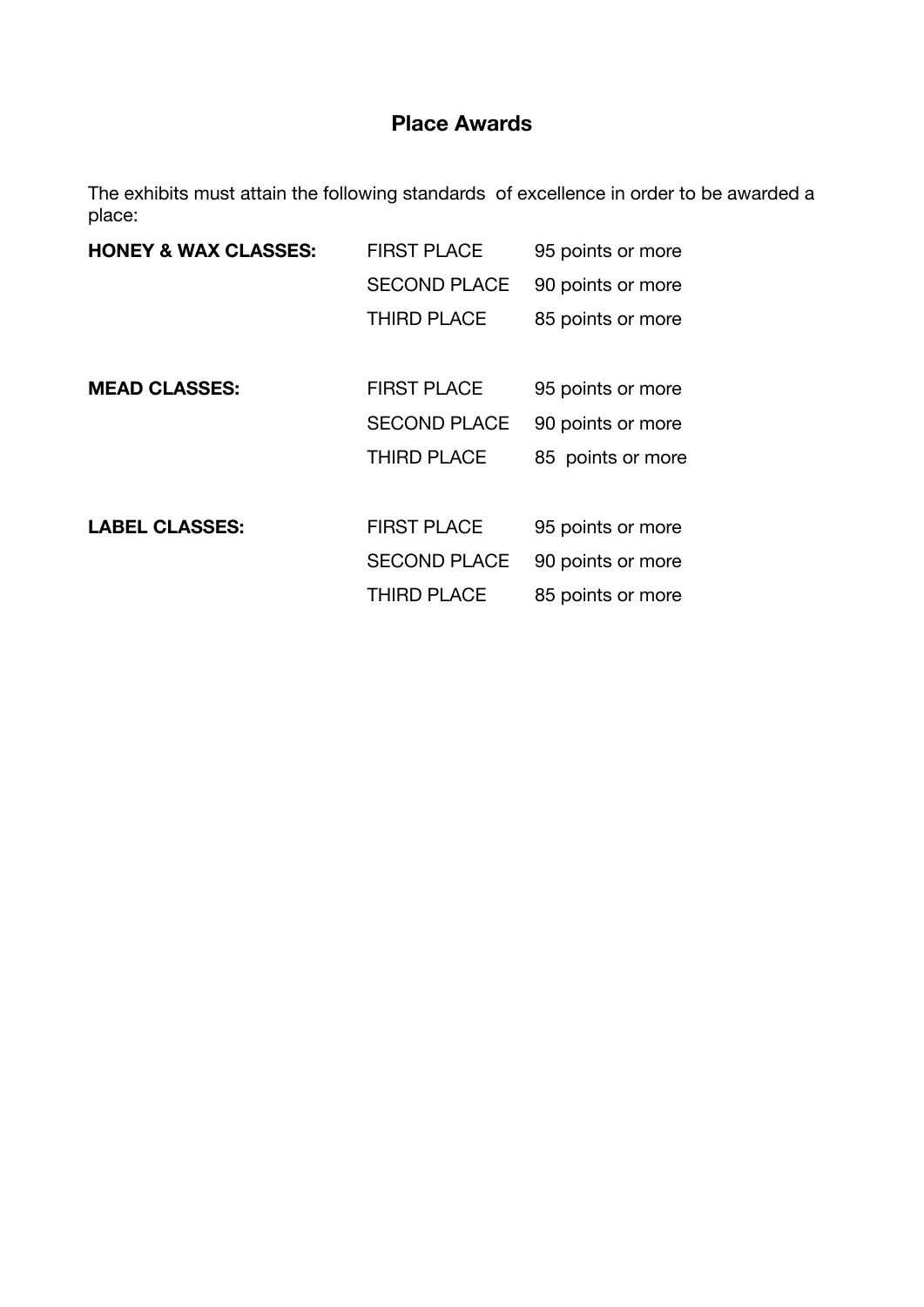# **2022 Royal Show 27 May - 5 June**

# **Apiarian Section Entry Form**

Entries Close: Tuesday 24 May at 16:00 (Note Courier entries close: Monday 23 May at 16:00)

| <b>Exhibit disposal instructions:</b> |  |
|---------------------------------------|--|
| To be collected:                      |  |
| Sell at show:                         |  |
| Return at my expense:                 |  |

I declare that I am the producer and/or packer of the articles described in this Entry Form and that the above particulars are true. I am aware of and agree to be bound by the General Regulations of the Society and by the conditions governing the various Competitions for which my produce is entered.

Signature: ………………………………….. Date: ……………………